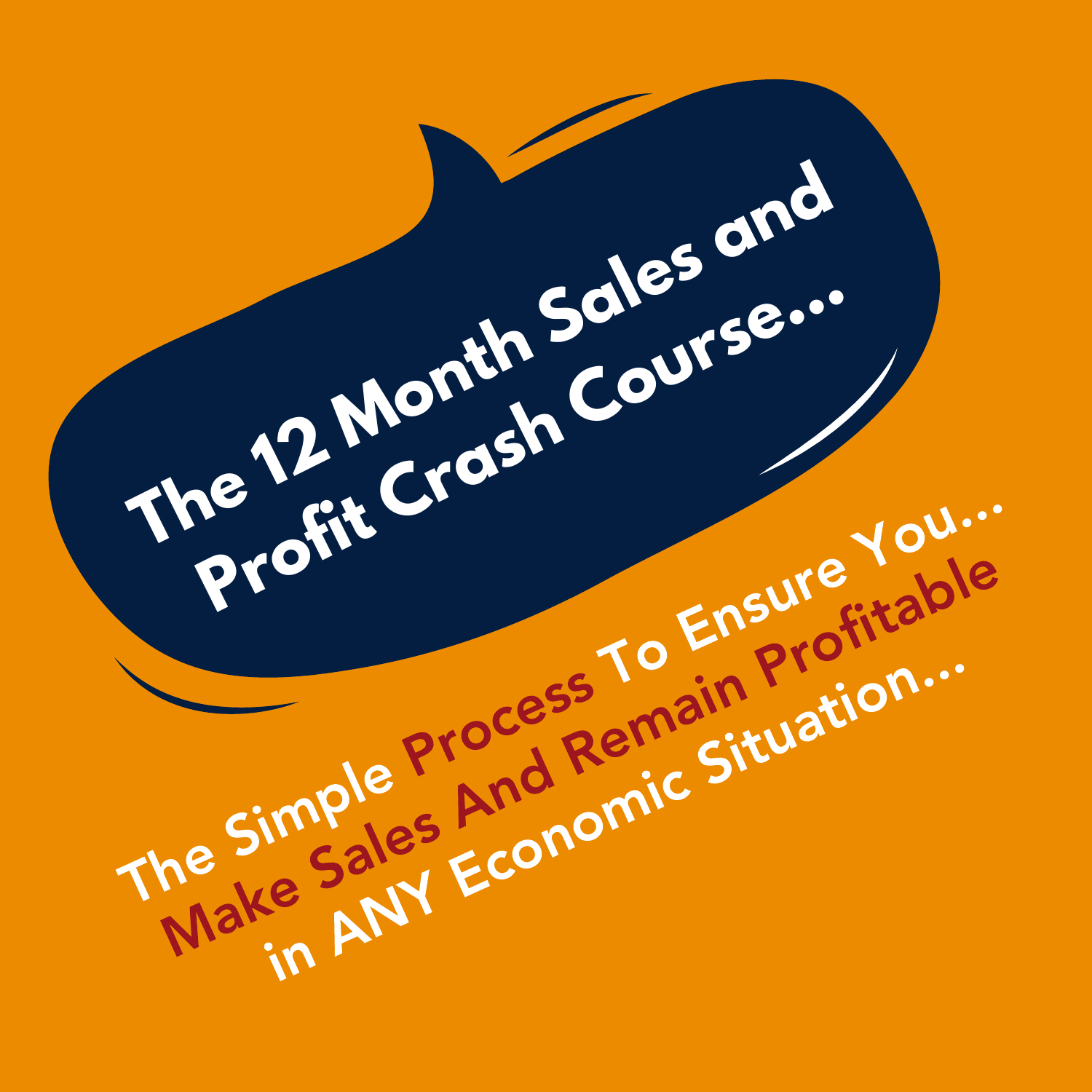# **"We will be scrapping over every penny"**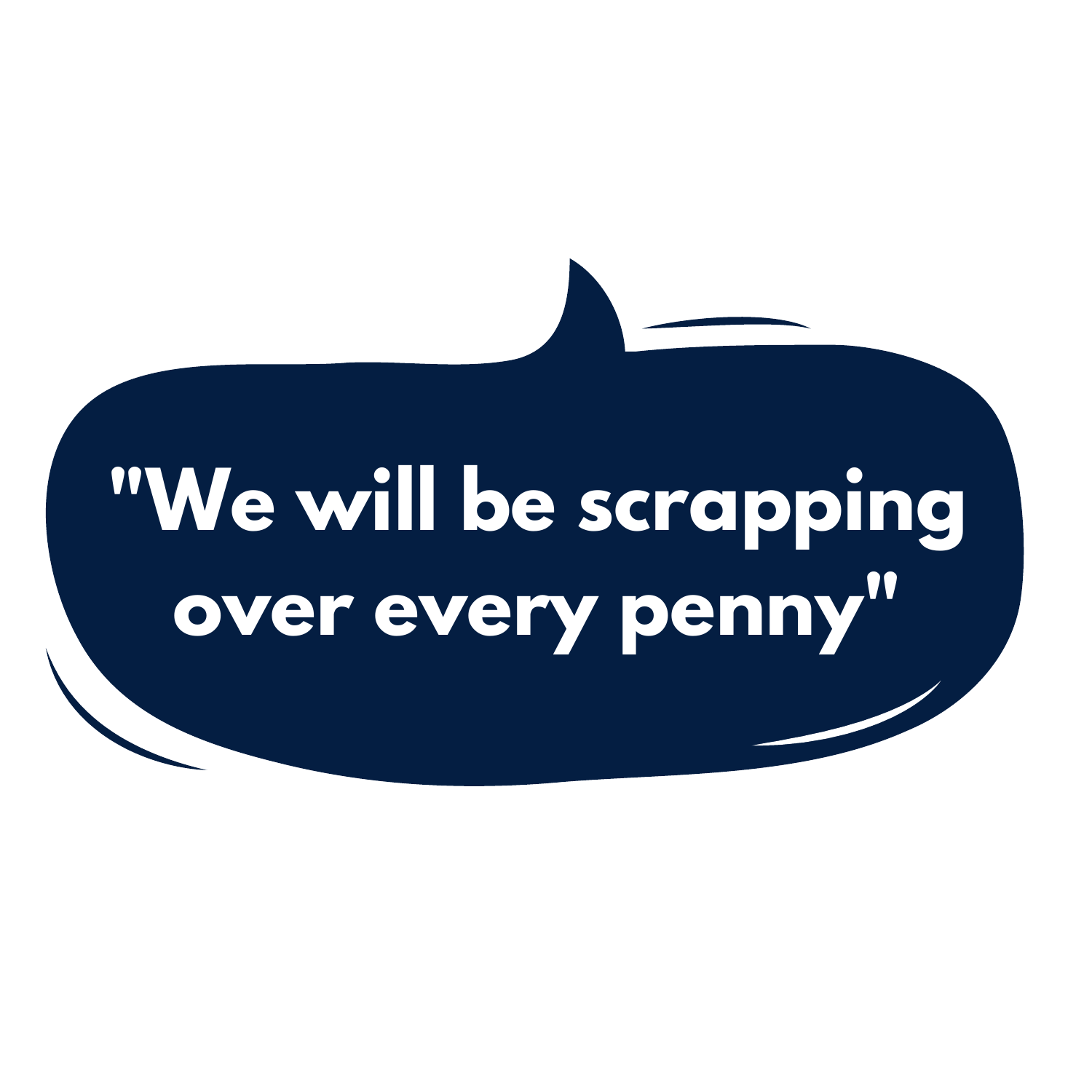### What Is Your Current Personal Score?

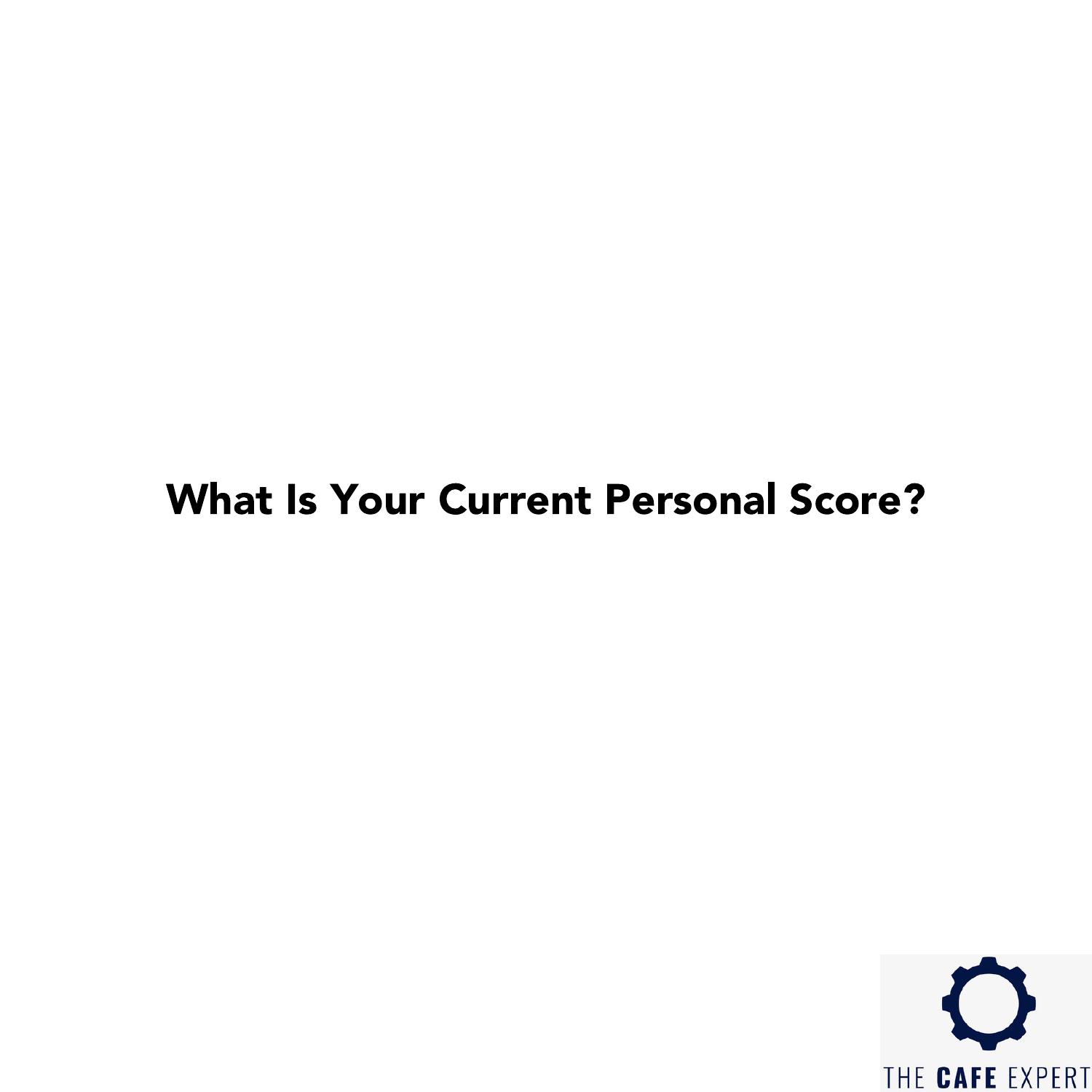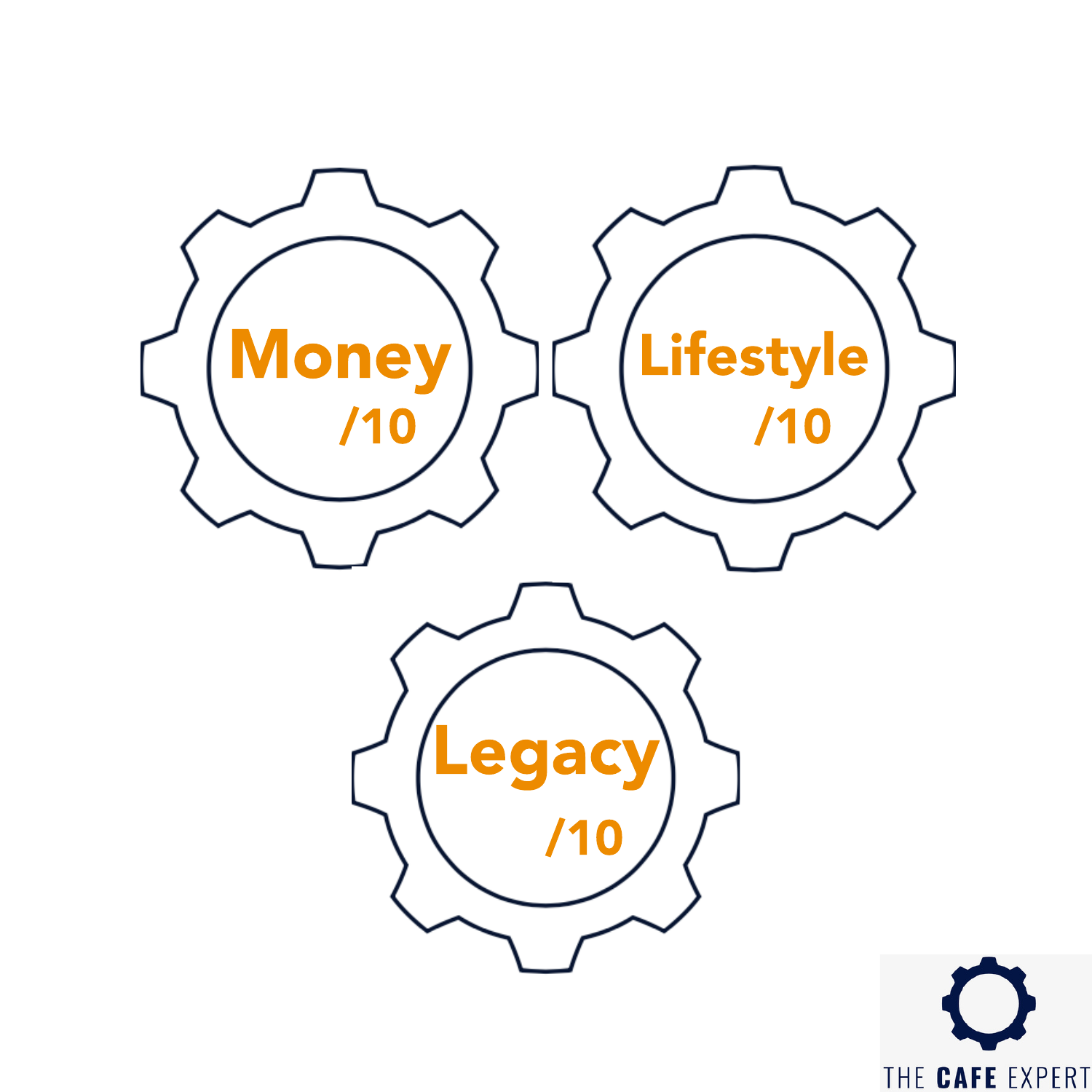#### What Are Your Current Customer Scores?

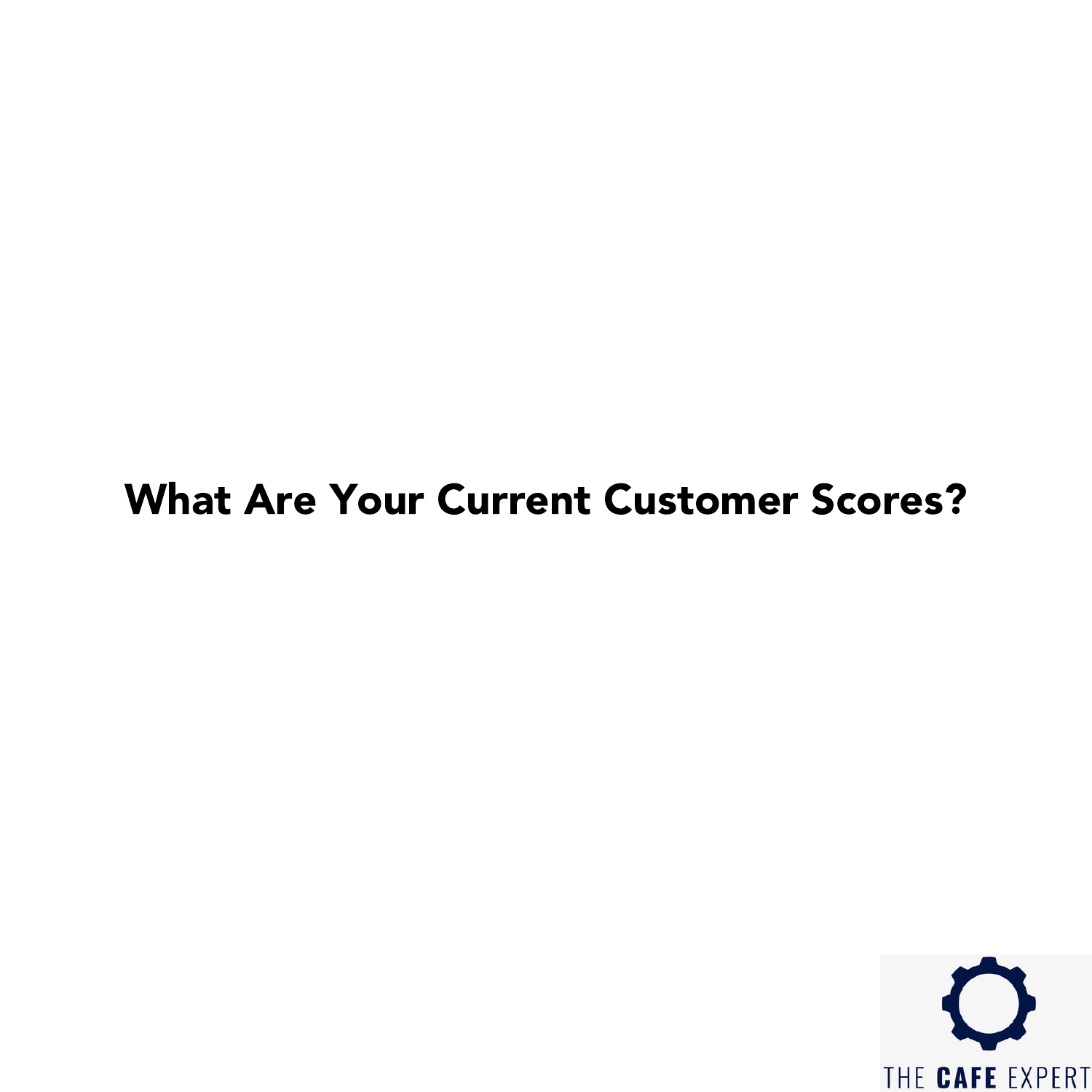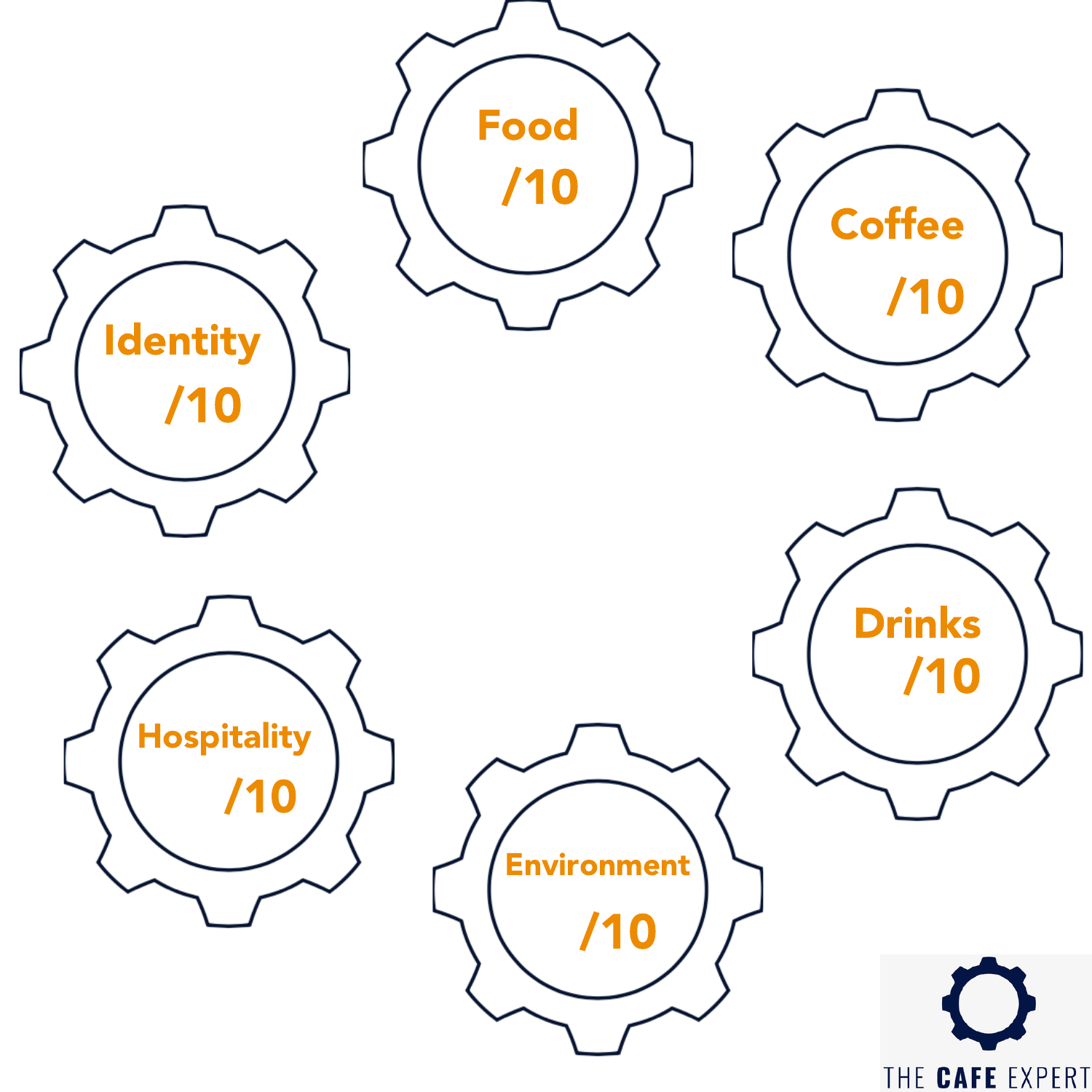## Every Day... Do You Play The Game?

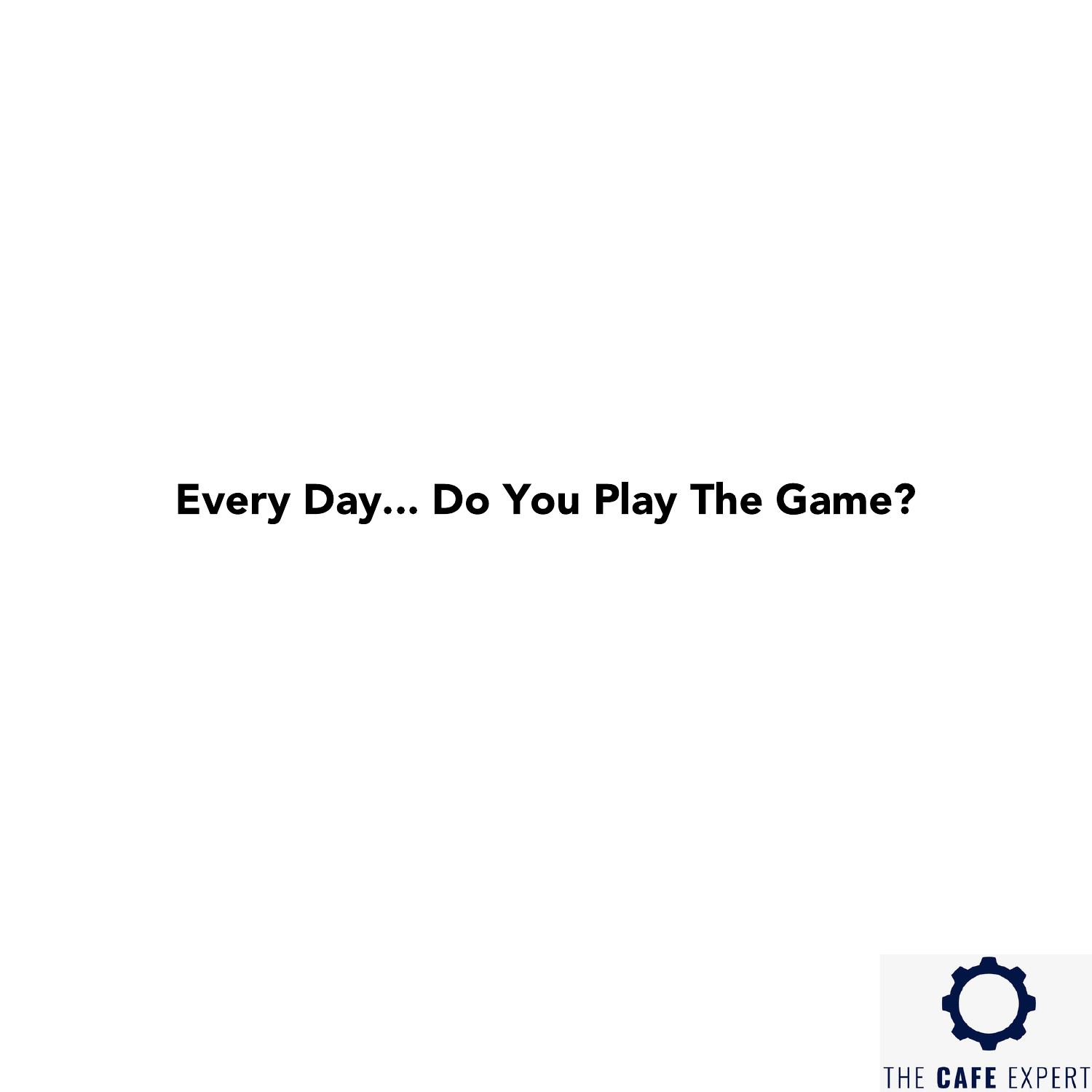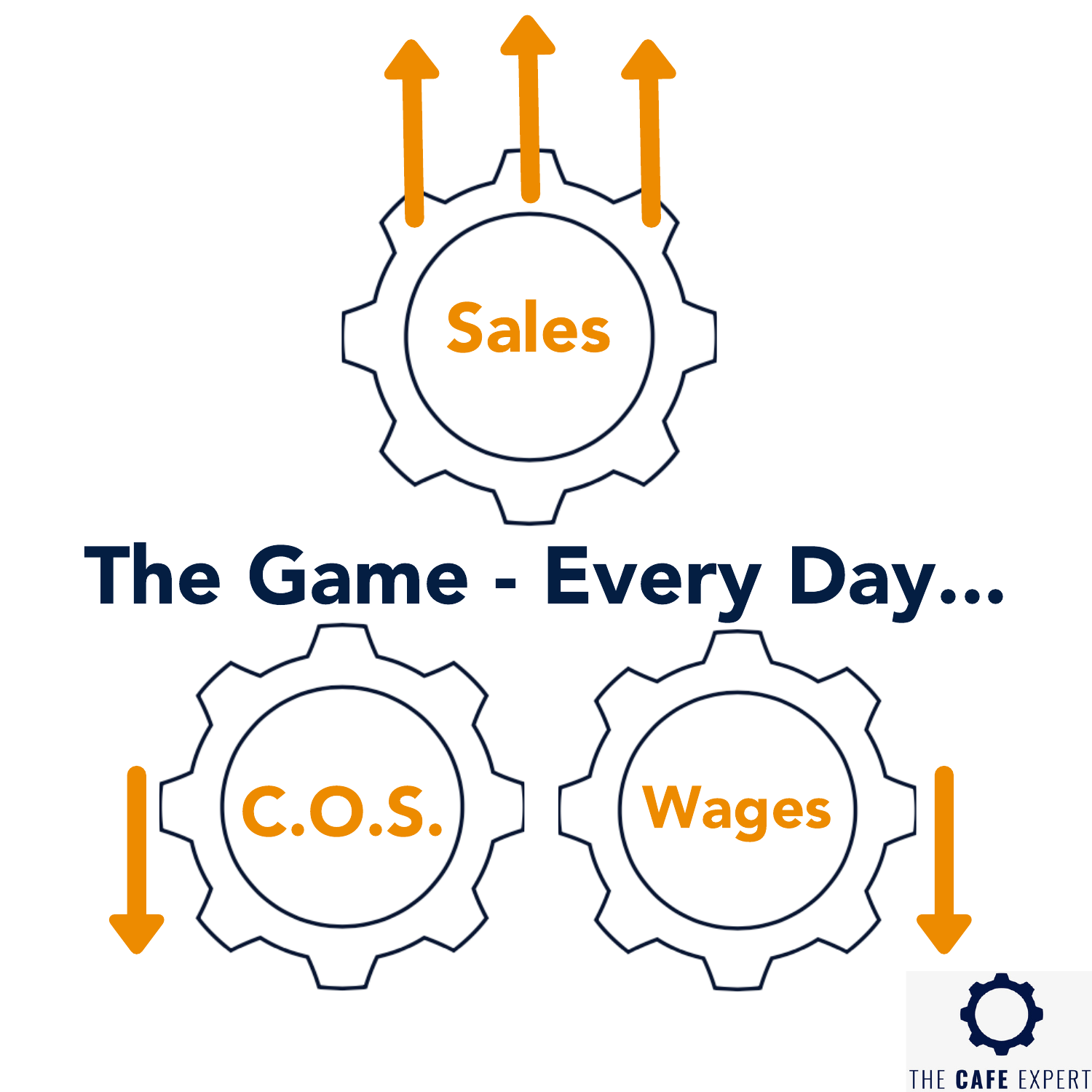### Do You Use The Core Four Tools?

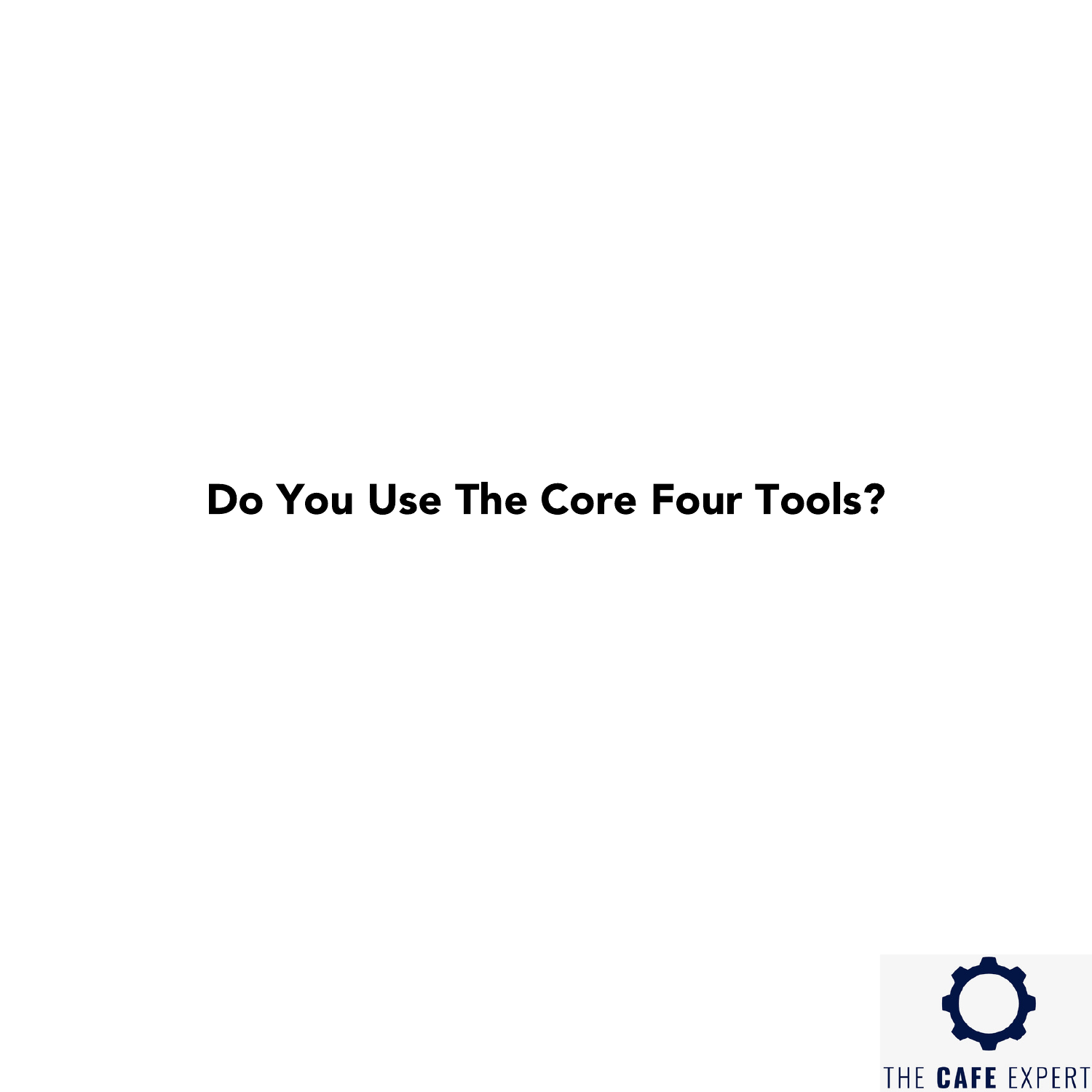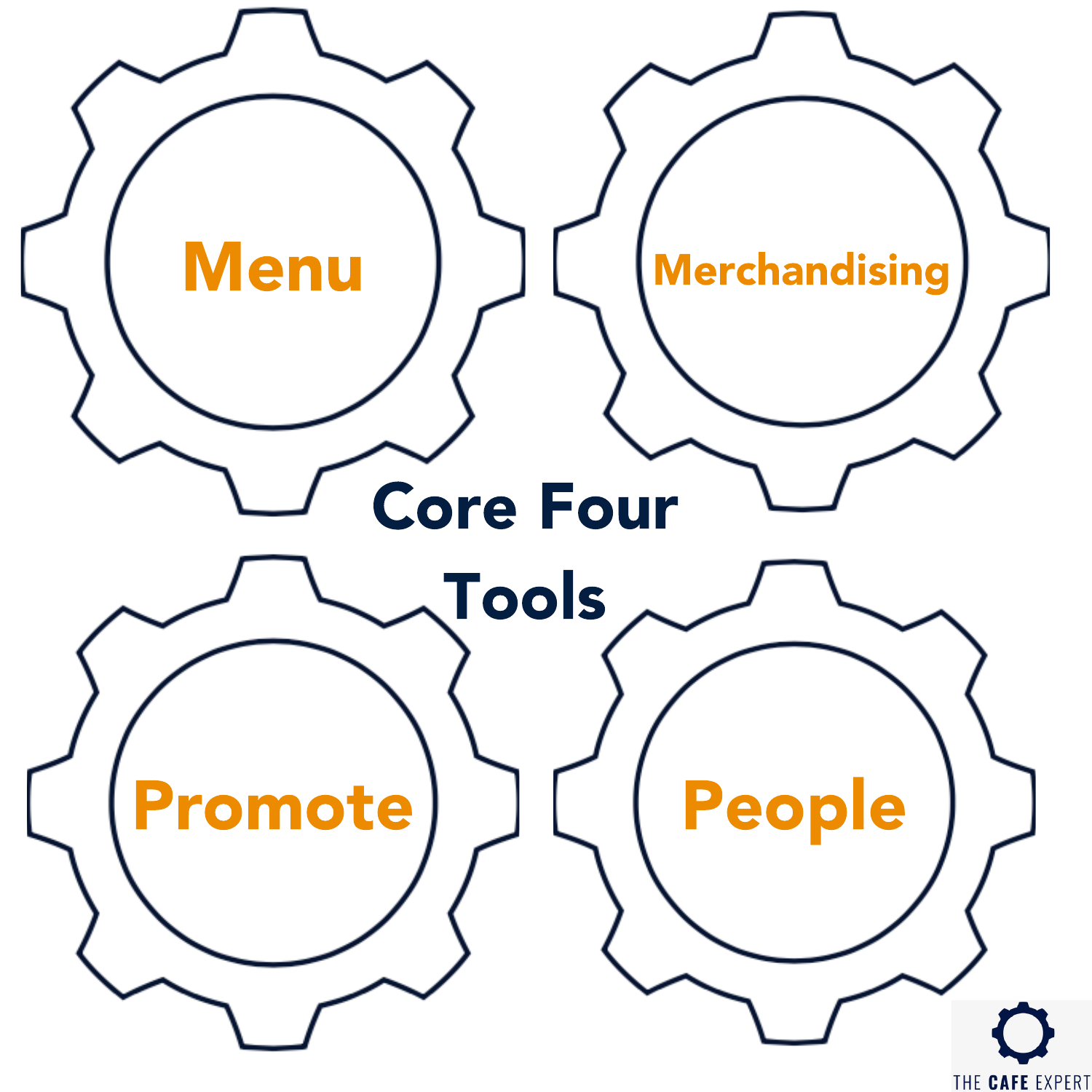Do You Have A Systematic Process To Keep The Business Moving Forward, Staying Flexible And Driving Profitability?

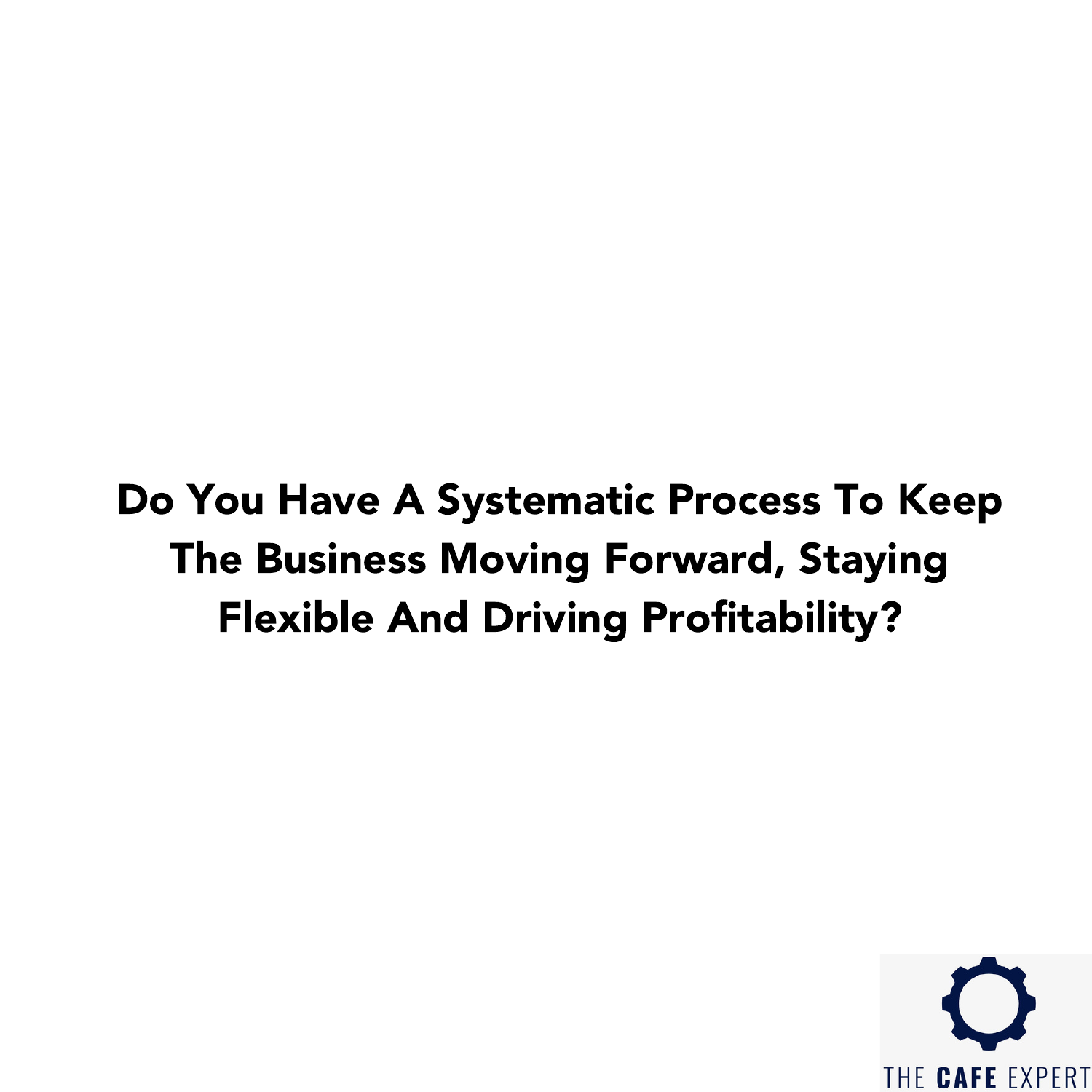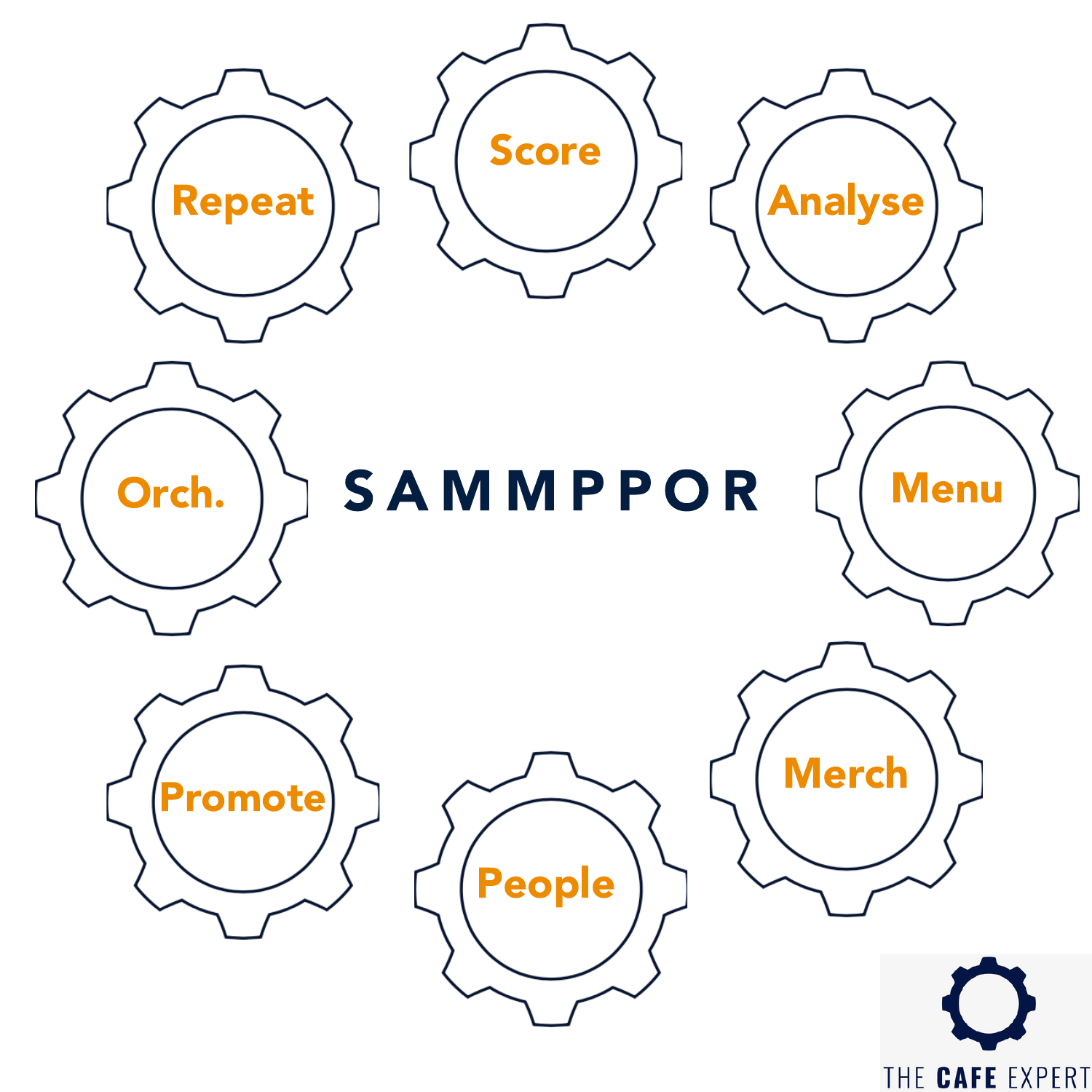# **ACTUAL EXAMPLES**

- £36,000 to £90,000 Net Profit - Yorkshire
- 0.5% Net to 18% Net
- Increase average transaction value by 10% - Leeds
- 8% to 16% London Speciality
- 8% to 18% South Coast Speciality Chain
- 66% Gross Profit to 79% Gross profit